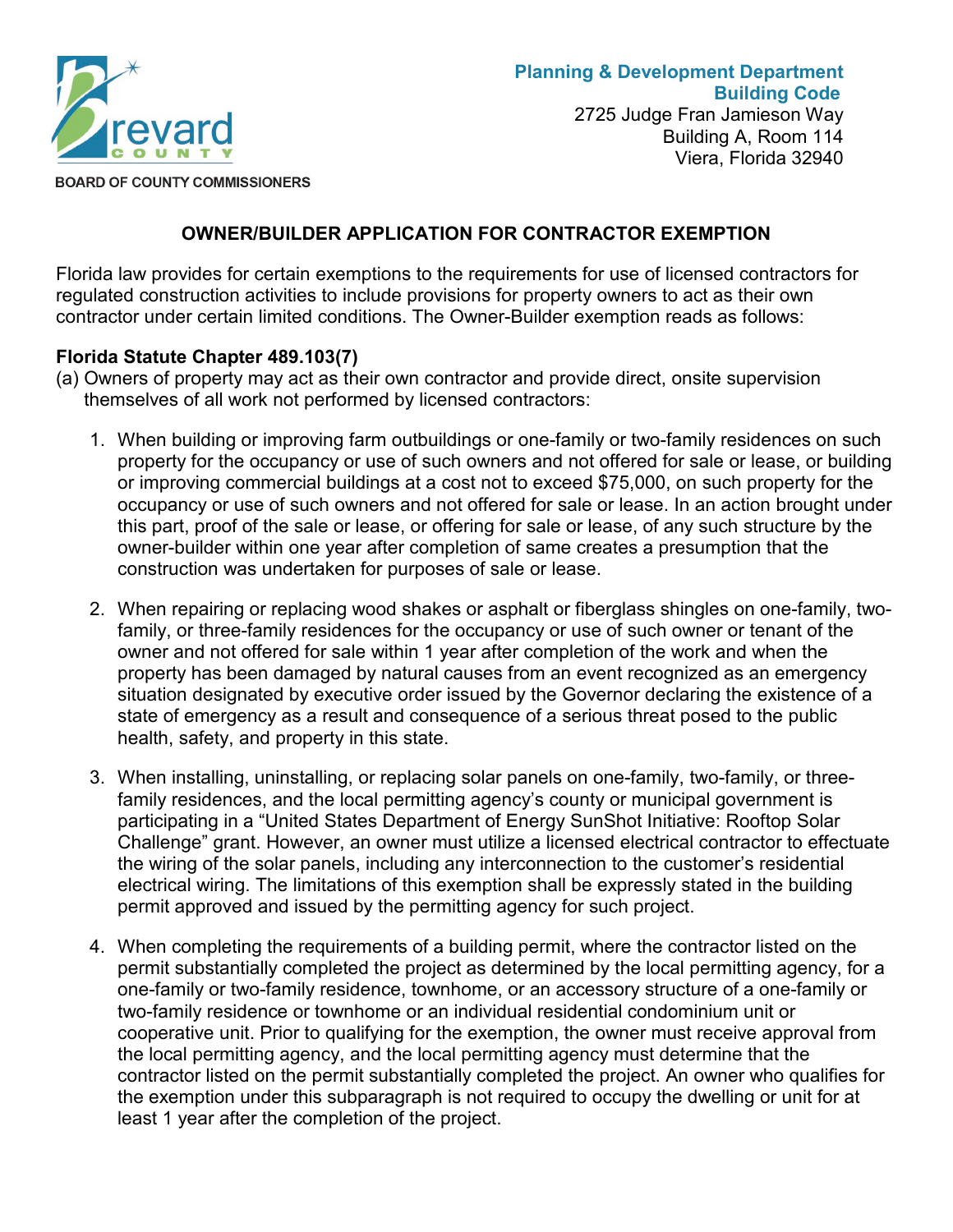- (b) This subsection does not exempt any person who is employed by or has a contract with such owner and who acts in the capacity of a contractor. The owner may not delegate the owner's responsibility to directly supervise all work to any other person unless that person is registered or certified under this part and the work being performed is within the scope of that person's license. For the purposes of this subsection, the term "owners of property" includes the owner of a mobile home situated on a leased lot.
- (c) To qualify for exemption under this subsection, an owner must personally appear and sign the building permit application and must satisfy local permitting agency requirements, if any, proving that the owner has a complete understanding of the owner's obligations under the law as specified in the disclosure statement in this section. However, for purposes of implementing a "United States Department of Energy SunShot Initiative: Rooftop Solar Challenge" grant and the participation of county and municipal governments, an owner's notarized signature or personal appearance to sign the permit application is not required for a solar project, as described in subparagraph (a)3., if the building permit application submitted electronically to the permitting agency and owner certifies the application and disclosure statement using the permitting agency's electronic confirmation system. If any person violates the requirements of this subsection, the local permitting agency shall withhold final approval, revoke the permit, or pursue any action or remedy for unlicensed activity against the owner and any person performing work that requires licensure under the permit issued. The local permitting agency shall provide the person with a disclosure statement in substantially the following form:

## DISCLOSURE STATEMENT

- 1. I understand that State law requires construction to be done by a licensed contractor and have applied for an owner-builder permit under an exemption from the law. The exemption specifies that I, as the owner of the property listed, may act as my own contractor with certain restrictions even though I do not have a license.
- 2. I understand that building permits are not required to be signed by a property owner unless he or she is responsible for the construction and is not hiring a licensed contractor to assume responsibility.
- 3. I understand, as an owner-builder, I am the responsible party of record on a permit. I understand that I may protect myself from potential financial risk by hiring a licensed contractor and having the permit filed in his or her name instead of my own name. I also understand a contractor is required by law to be licensed in Florida and to list his or her license numbers on permits or contracts.
- 4. I understand that I may build or improve a one-family or two-family residence or a farm outbuilding. I may also build or improve a commercial building if the costs do not exceed \$75,000. The building or residence must be for my own use or occupancy. It may not be built or substantially improved for sale or lease, unless I am completing the requirements of a building permit where the contractor listed on the permit substantially completed the project. If a building or residence that I have built or substantially improved myself is sold or leased within 1 year after the construction is complete, the law will assume I built or substantially improved it for sale or lease, which violates the exemption.
- 5. I understand that, as the owner/builder, I must provide direct, onsite supervision of the construction.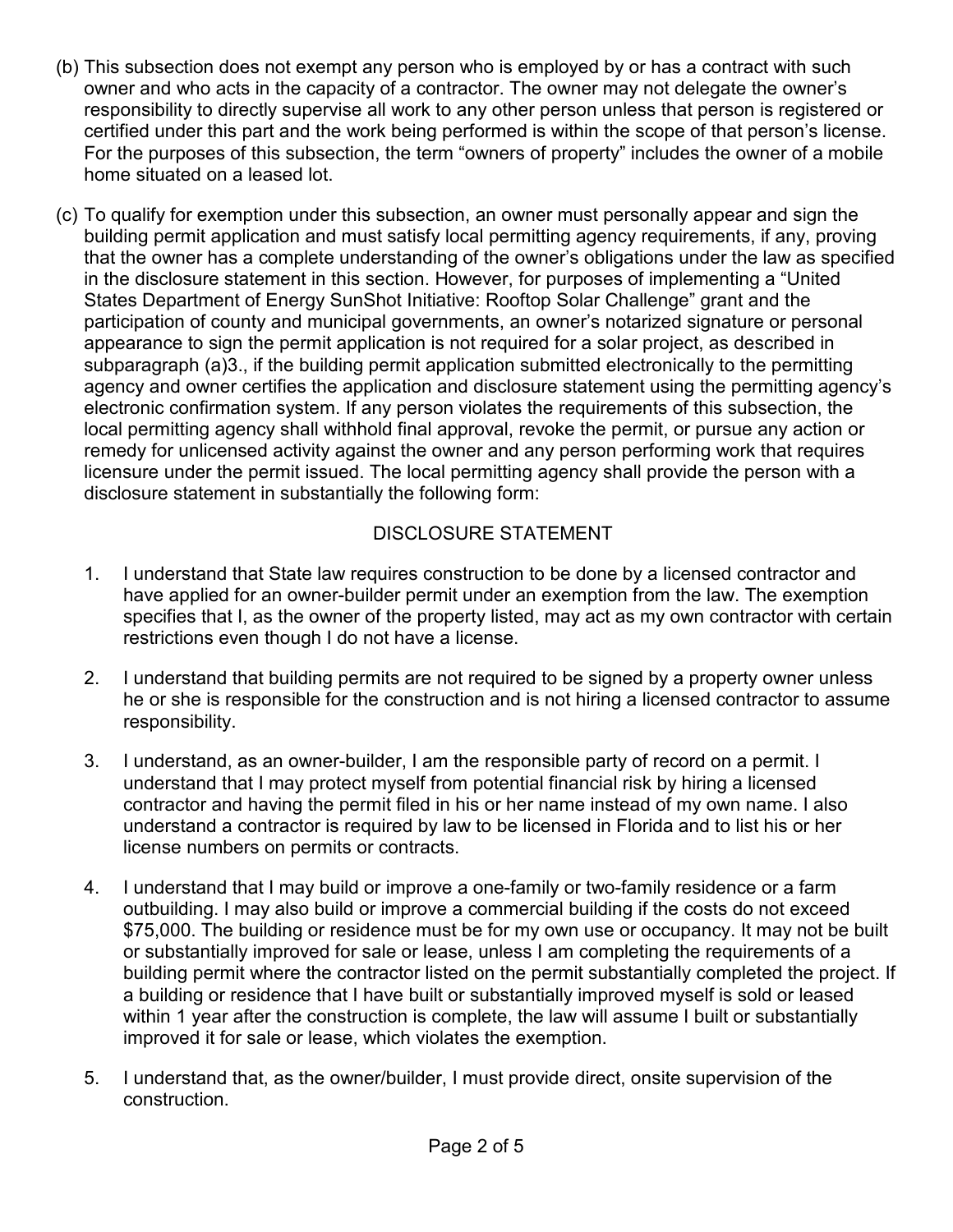- 6. I understand that I may not hire an unlicensed person to act as my contractor or to supervise persons working on my building or residence. It is my responsibility to ensure the persons whom I employ have the licenses required by law and by County or municipal ordinance.
- 7. I understand that it is a frequent practice of unlicensed persons to have the property owner obtain an owner-builder permit that erroneously implies the property owner is providing his or her own labor and materials. I, as an owner/builder, may be held liable and subjected to serious financial risk for any injuries sustained by an unlicensed person or his or her employees while working on my property. My homeowner's insurance may not provide coverage for those injuries. I am willfully acting as an owner-builder and am aware of the limits of my insurance coverage for injuries to workers on my property.
- 8. I understand that I may not delegate the responsibility for supervising work to a licensed contractor who is not licensed to perform the work being done. Any person working on my building who is not licensed must work under my direct supervision and must be employed by me, which means I must comply with laws requiring the withholding of federal income tax and social security contributions under the Federal Insurance Contributions Act (FICA) and must provide workers' compensation for the employee. I understand my failure to follow these laws may subject me to serious financial risk.
- 9. I agree that, as the party legally and financially responsible for this proposed construction activity, I will abide by all applicable laws and requirements that govern owner-builders as well as employers. I also understand that the construction must comply with all applicable laws, ordinances, building codes, and zoning regulations.
- 10. I understand that I may obtain more information regarding my obligations as an employer from the Internal Revenue Service, the United States Small Business Administration, the Florida Department of Financial Services, and the Florida Department of Revenue. I also understand I may contact the Florida Construction Industry Licensing Board at (850) 487- 1395, or www.myfloridalicense.com for more information about licensed contractors.
- 11. I am aware of, and consent to, an owner/builder building permit applied for in my name and understand I am the party legally and financially responsible for the proposed construction activity at the following address.

\_\_\_\_\_\_\_\_\_\_\_\_\_\_\_\_\_\_\_\_\_\_\_\_\_\_\_\_\_\_ \_\_\_\_\_\_\_\_\_\_\_\_\_\_\_\_\_\_\_\_\_\_\_\_\_\_\_ \_\_\_\_\_\_\_\_ \_\_\_\_\_\_\_\_\_\_\_\_ Street City State Zip Code

12. I agree to notify the Brevard County Building Code Division immediately of any additions, deletions, or changes to any of the information that I have provided on this disclosure.

Licensed Contractors are regulated by laws designed to protect the public. If you contract with a person who does not have a license, the Construction Industry Licensing Board and the Department of Business and Professional Regulation may be unable to assist you with any financial loss that you sustain as a result of a complaint. Your only remedy against an unlicensed contractor may be in civil court. It is also important for you to understand that if an unlicensed contractor or employee of an individual or firm is injured while working on your property, you may also be held liable for damages. If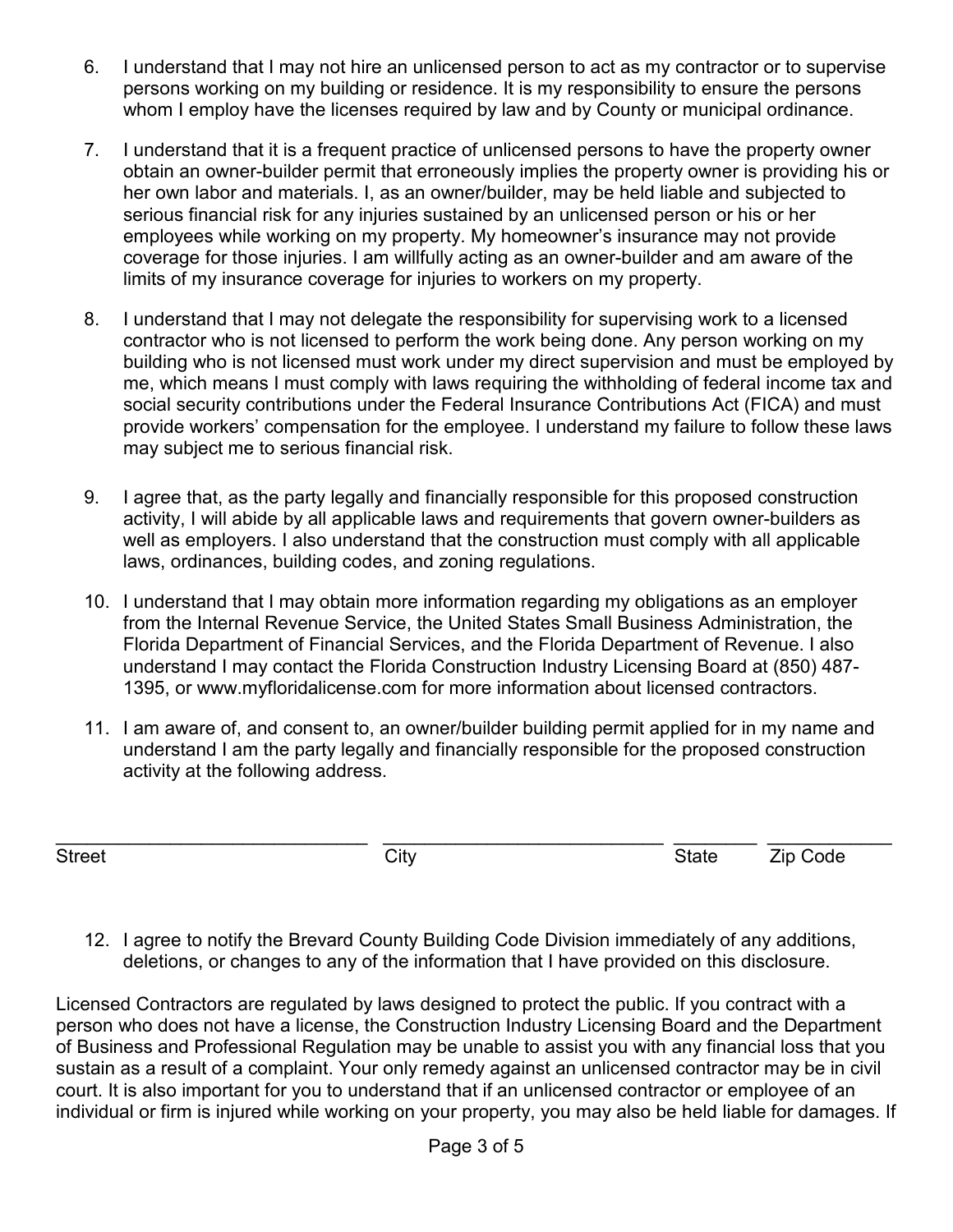you obtain an owner/builder permit and wish to hire a licensed contractor, you will be responsible for verifying whether the contractor is properly licensed and the status of the contractor's workers' compensation coverage.

Before a building permit can be issued, this disclosure statement must be completed and signed by the property owner and returned to the local permitting agency responsible for issuing a permit. A copy of the property owner's driver license, notarized signature of the property owner, or other type of verification acceptable to the local permitting agency is required when the permit is issued.